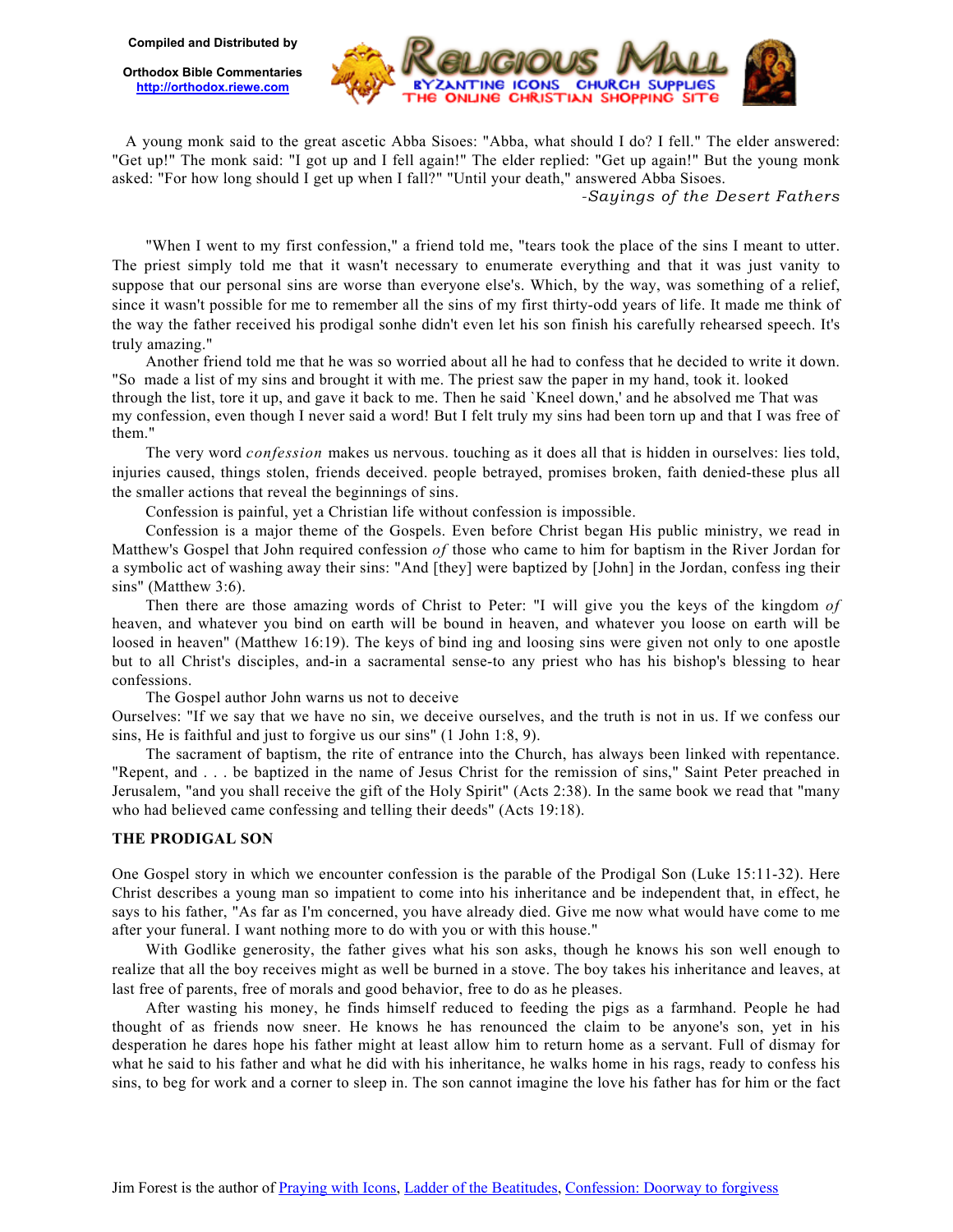

that, despite all the trouble he caused, he has been desperately missed. Far from being glad to be rid of the boy, the father has gazed day after day in prayer toward the horizon in hope of his son's return.

"But when he was still a great way off, his father saw him and had compassion, and ran and fell on his neck and kissed him" (v. 20). Had he not been watching, he would not have noticed his child in the distance and realized who it was. Instead of simply standing and waiting for his son to reach the door, he ran to meet him, embracing him, pouring out words of joy and welcome rather than reproof or condemnation.

"And the son said to him, `Father, I have sinned against heaven and in your sight, and am no longer worthy to be called your son' " (v. 21). Here we have the son's confession compacted into a single sentence. It is the essence of any confession: our return to our Father, who made us and constantly awaits our homecoming.

#### **WHAT IS SIN?**

There are countless essays and books that deal with human failings under various labels without once using the three-letter word sin. Actions traditionally regarded as sinful have instead been seen as natural stages in the process of growing up, a result of bad parenting, a consequence of mental illness, an inevitable response to unjust social conditions, or pathological behavior brought on by addiction.

But what if I am more than a robot programmed by my past or my society or my economic status and actually can take a certain amount of credit-or blame-for my actions and inactions? Have I not done things I am deeply ashamed of, would not do again if I could go back in time, and would prefer no one to know about? What makes me so reluctant to call those actions "sins"? Is the word really out of date? Or is the problem that it has too sharp an edge?

The Hebrew verb *chata',* "to sin," like the Greek word *hamartia* simply means straying off the path, getting lost, missing the mark. Sin-going off course can be intentional or unintentional.

The author of the Book of Proverbs lists seven things God hates: "A proud look, / A lying tongue, / Hands that shed innocent blood, / A heart that devises wicked plans, / Feet that are swift in running to evil, / A false witness *who* speaks lies, / And one who sows discord among brethren" (6:17-19).

Pride is given first place. "Pride *goes* before destruction, / And a haughty spirit before a fall" is another insight in the Book of Proverbs (16:18). In the Garden of Eden, Satan seeks to animate pride in his dialogue with Eve. Eat the forbidden fruit, he tells her, and "you will be like God" (Genesis 3:5).

The craving to be ahead of others, to be more valued than others, to be more highly rewarded than others, to be able to keep others in a state of fear, the inability to admit mistakes or apologize-these are among the symptoms of pride. Pride opens the way for countless other sins: deceit, lies, theft, violence, and all those other actions that destroy communitv with God and with those around us.

Yet we spend a great deal of our lives trying to convince ourselves and others that what we did really wasn't that bad or could even be seen as almost good, given the circumstances. Even in confession, many people *explain* what they did rather than simply admit they did things that require forgiveness. "When 1 recently happened to confess about fifty people in a typical Orthodox parish in Pennsylvania," Fr. Alexander Schmemann wrote, "not one admitted to having committed any sin whatsoever!"

"We're capable of doing some *rotten* things," the Minnesota storyteller Garrison Keillor notes, "and not all of these things are the result of poor communication. Some are the result of rottenness. People do bad, horrible things. They lie and they cheat and they corrupt the government. They poison the world around us. And when they're caught they don't feel remorse- - they just go into treatment. They had a nutritional problem or something. They *explain* what they did-they don't feel bad about it. There's no guilt. There's just psychology."

For the person who has committed a serious sin, there are two vivid signs-the hope that what one did may never become known, and a gnawing sense of guilt. At least this is the case before the conscience becomes completely numb-which is what happens when patterns of sin become the structure of one's life to the extent that hell, far from being a possible next-life experience, is where one finds oneself in this life.

It is a striking fact about basic human architecture that we want certain actions to remain secret, not because of modesty, but because there is an unarguable sense of having violated a law more basic than that in any law book-the "law written in [our] hearts" to which St. Paul refers (Romans 2:15). It isn't simply that we fear punishment. It is that we don't want to be thought of by others as a person who commits such deeds. One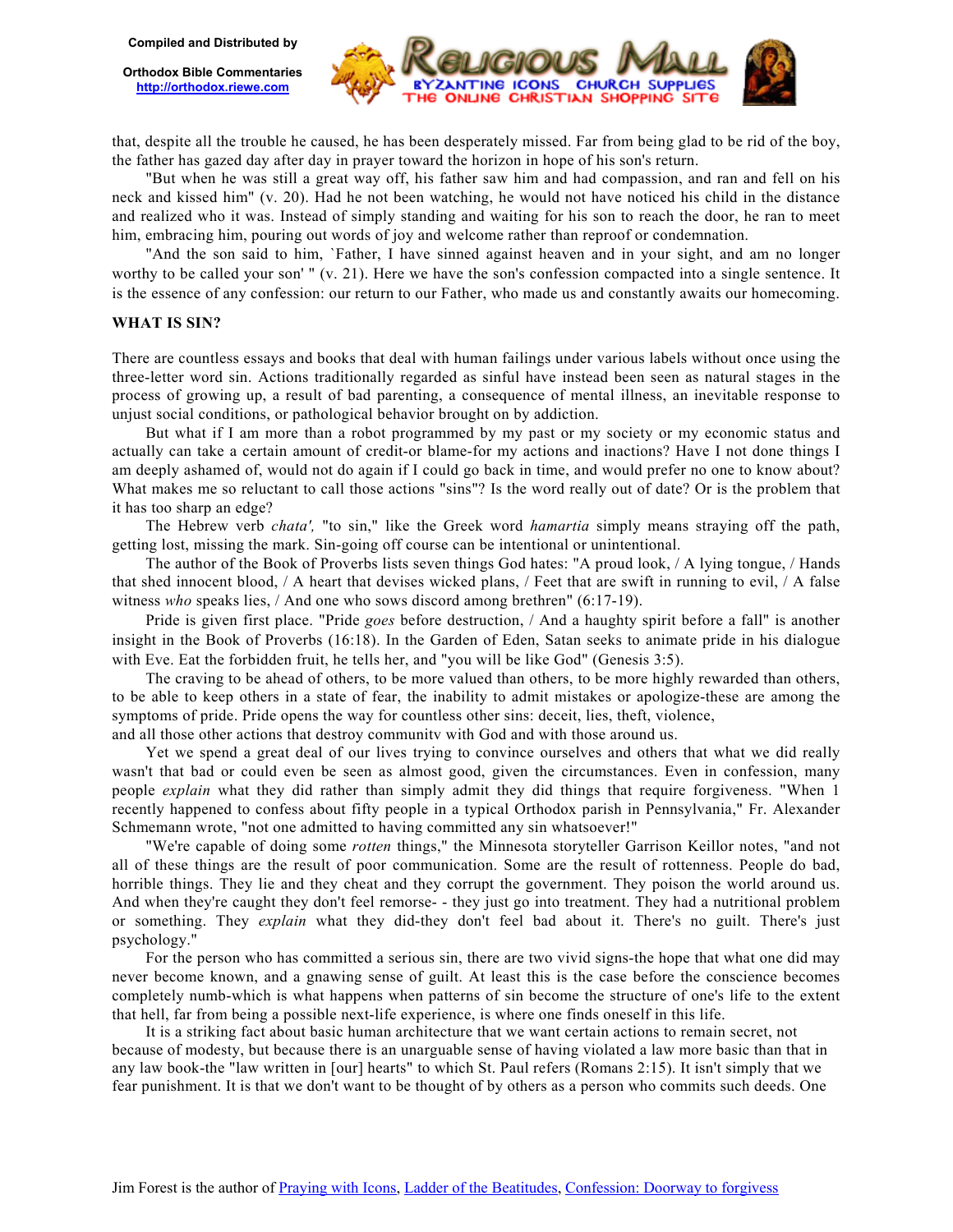#### **Compiled and Distributed by**

**Orthodox Bible Commentaries http://orthodox.riewe.com**



of the main obstacles to going to confession is dismay that someone else will know what I want no one to know.

One of the oddest things about the age we live in is that we are made to feel guilty about feeling guilty. There is a cartoon tacked up in our house in which one prisoner says to another, "Just remember-it's okay to *he*  guilty, but not okay to *feel* guilty."

A sense of guilt-the painful awareness of having committed sins-can be life-renewing. Guilt provides a foothold for contrition, which in turn can' motivate confession and repentance. Without guilt, there is no remorse; without remorse, there is no possibility of becoming free of habitual sins.

Yet there are forms of guilt that are dead-end streets. If I feel guilty that I have not managed to become the ideal person I occasionally want to be, or that I imagine others want me to be, that is guilt without a divine reference point. It is simply an irritated me contemplating an irritating me. Christianity is not centered on performance, laws, principles, or the achievement of flawless behavior, but on Christ Himself and on participation in God's transforming love.

When Christ says, "Therefore you shall be perfect, just as your Father in heaven is perfect" (Matthew 5:48), He's not speaking of getting a perfect score on a test, but of being whole, being in a state of communion, participating fully in God's love.

This condition of being is suggested by St. Andrew Rublev's icon of the Holy Trinity: those three angelic figures silently inclined toward each other around a chalice on a small altar. They symbolize the Holy Trinity: the communion that exists within God-not a closed communion restricted to themselves alone, but an open communion of love, in which we are not onlv invited but intended to participate.

A blessed guilt is the pain we feel when we realize we have cut ourselves off from that divine communion that irradiates all creation. It is impossible to live in a Godless universe, but easy to be unaware of God's presence or even to resent it.

It's a common delusion that one's sins are private or affect only a few other people. To think our sins, however hidden, don't affect others is like imaginingthat a stone thrown into the water won't generate ripples. As Bishop Kallistos Ware has observed: "There are no entirely private sins. All sins are sins against my neighbor, as well as against God and against myself Even my most secret thoughts are, in fact, making it more difficult for those around me to follow Christ.'

Far from being hidden, each sin is another crack in the world.

One of the most widely used Orthodox prayers. the Jesus Prayer, is only one sentence long: "Lord Jesus Christ, Son of God, be merciful to me, a sinner!" Short as it is, many people drawn to it are put off by the last two words. Those who teach the prayer are often asked, "But must I call myself a sinner?" In fact, the ending isn't essential-the only essential word is "Jesus"-but my difficulty in identifying myself as a sinner reveals a lot. What makes me so reluctant to speak of myself in such plain words? Don't I do a pretty good job of hiding rather than revealing Christ in my life? Am I not a sinner? To admit that I am provides a starting point.

There are only two possible responses to sin: to justify it, or to repent. Between these two, there is no middle ground.

Justification may be verbal, but mainly it takes the form of repetition: I do again and again the same thing as a way of demonstrating to myself and others that it's not really a sin, but rather something normal or human or necessary or even good. "Commit a sin twice and it will not seem a crime," notes a Jewish proverb.

Repentance, on the other hand, is the recognition that I cannot live any more as I have been living, because in living that way I wall myself apart from others and from God. Repentance is a change in direction. Repentance is the door of communion. It is also a *sine qua non* of forgiveness. Absolution is impossible where there is no repentance.

As St. John Chrysostom said sixteen centuries ago in Antioch:

Repentance opens the heavens, takes us to Paradise, overcomes the devil. Have you sinned? Do not despair! If you sin every day, then offer repentance every day! When there are rotten parts in old houses, we replace the parts with new ones, and we do not stop caring for the houses. In the same way, you should reason for yourself: If today you have defiled yourself with sin, immediately cleanse yourself with repentance.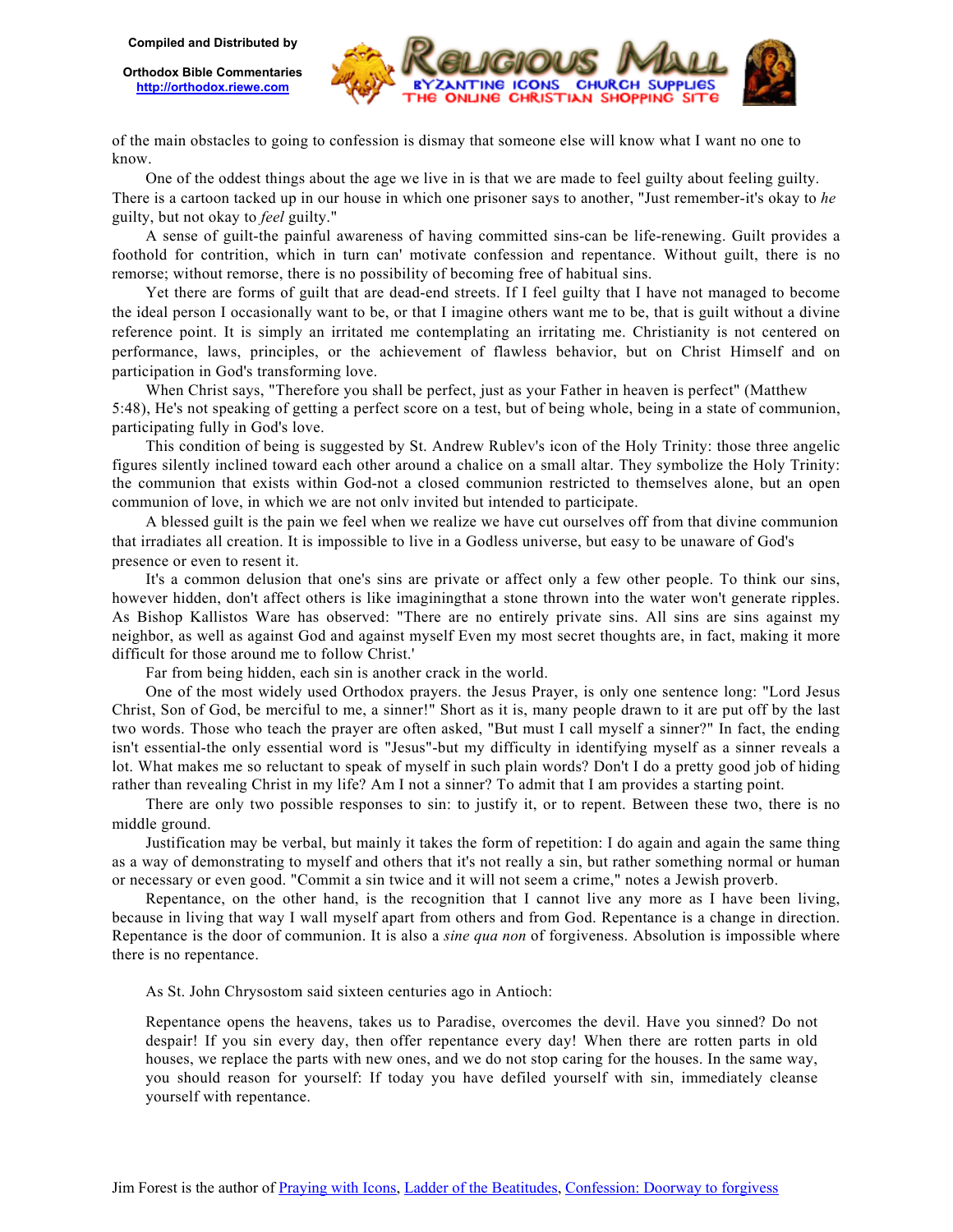

# **CONFESSION AS A SOCIAL ACTION**

It is impossible to imagine a healthy marriage or deep friendship without confession and forgiveness. If we have done something that damages a relationship, confession is essential to its restoration. For the sake of that bond, we confess what we've done, we apologize, and we promise not to do it again; then we do everything in our power to keep that promise.

In the context of religious life, confession is what we do to safeguard and renew our relationship with God whenever it is damaged. Confession restores our communion with God and with each other.

It is never easy to admit to doing something we regret and are ashamed of, an act we attempted to keep secret or denied doing or tried to blame on someone else, perhaps arguing-to ourselves as much as to othersthat it wasn't actually a sin at all, or wasn't nearly as bad as some people might claim. In the hard labor of growing up, one of the most agonizing tasks is becoming capable of saying, "I'm sorry."

Yet we are designed for confession. Secrets in general are hard to keep, but unconfessed sins not onlv never go away, but have a way of becoming heavier as time passes-the greater the sin, the heavier the burden. Confession is the only solution.

To understand confession in its sacramental sense, one first has to grapple with a few basic questions: Why is the Church involved in forgiving sins.' Is priest-witnessed confession really needed? Why confess at all to any human being? In fact, why bother confessing to God, even without a human witness? If God is really all-knowing, then He knows everything about me already. My sins are known before it even crosses my mind to confess them. Why bother telling God what God already knows`?

Yes, truly God knows. My confession can never be as complete or revealing as God's knowledge of me and of all that needs repairing in my life.

A related question we need to consider has to do with our basic design as social beings. Why am I so willing to connect with others in every other area of life, yet not in this? Why is it that I look so hard for excuses, even for theological rationales, not to confess? Why do I try so hard to explain away my sins, until I've decided either that they're not so bad, or even that they might be seen as acts of virtue? Why is it that I find it so easy to commit sins, yet am so reluctant, in the presence of another, to admit to having done so`?

We are social beings. The individual as autonomous unit is a delusion. The Marlboro Man-the person without community, parents, spouse, or children - exists only on billboards. The *individual is* someone who has lost a sense of connection to others or attempts to exist in opposition to others-while the *person* exists in communion with other persons. At a conference of Orthodox Christians in France a few years ago, in a discussion of the problem of individualism, a theologian confessed, "When I am in my car, I am an individual, but when I get out, I am a person again."

We are social beings. The language we speak connects us to those around us. The food I eat was grown by others. The skills passed on to me have slowly been developed in the course of hundreds of generations. The air I breathe and the water I drink is not for my exclusive use, but has been in many bodies before mine. The place I live, the tools I use, and the paper I write on were made by many hands. I am not my own doctor or dentist or banker. To the extent that I disconnect myself from others, I am in danger. Alone, I die, and soon. To be in communion with others is life.

Because we are social beings, confession in church does not take the place of confession to those we have sinned against. An essential element of confession is doing all I can to set right what I did wrong. If I stole something, it must be returned or paid for. If I lied to anyone. I must tell that person the truth. If I was angry without good reason, I must apologize. I must seek forgiveness not only from God, but from those whom I have wronged or harmed.

We are also verbal beings. Words provide a way of communicating, not only with others, but even with ourselves. The fact that confession is witnessed forces me to put into words all those ways, minor and major, in which I live as if there were no God and no commandment to love. A thought that is concealed has great power over us.

Confessing sins, or even temptations, makes u, better able to resist. The underlying principle is described in one of the collections of sayings of the Desert Fathers: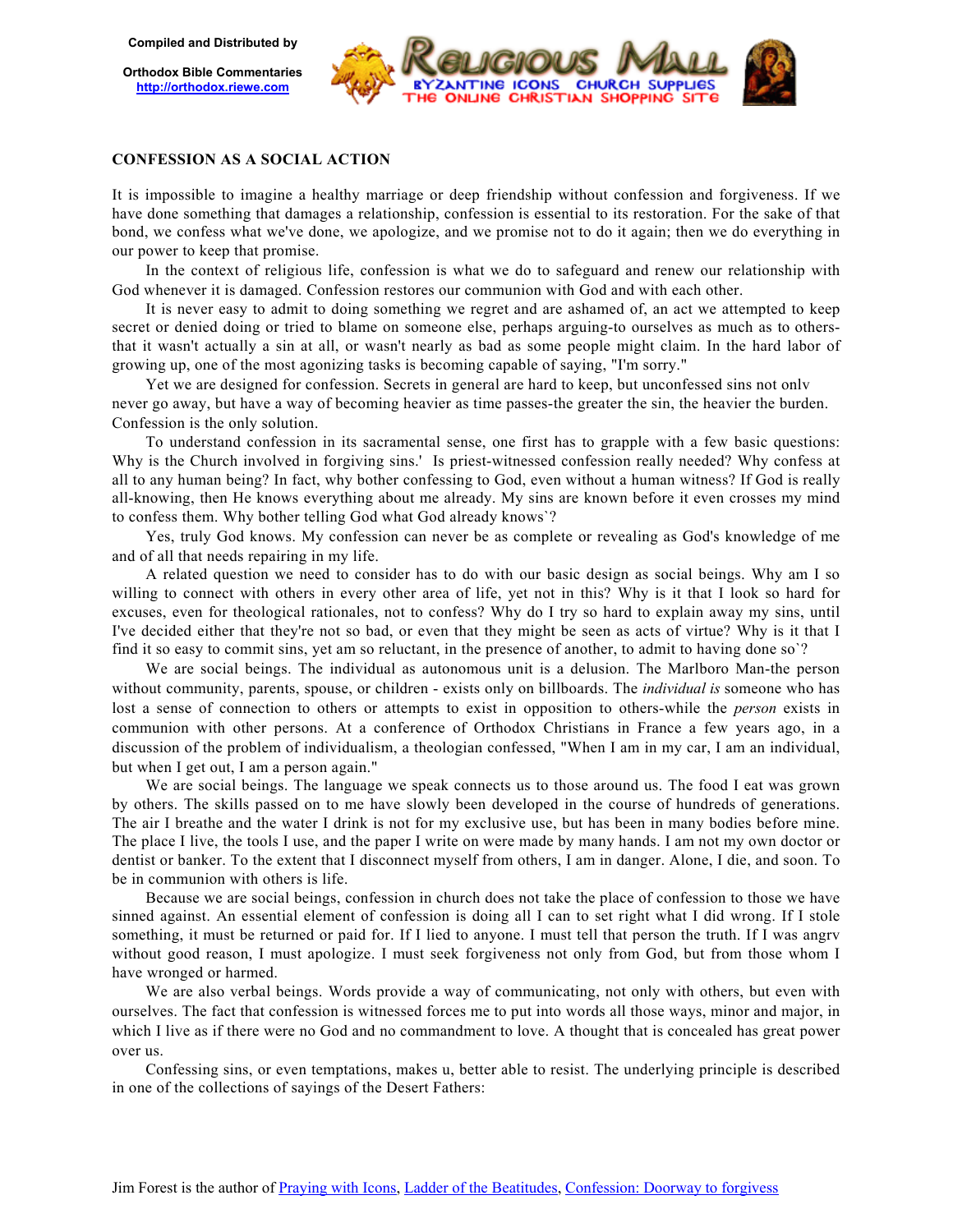

If impure thoughts trouble you, do not hide them, but tell them at once to your spiritual father and condemn them. The more a person conceals his thoughts, the more they multiply and gain strength. But an evil thought, when revealed, is immediately destroyed. If you hide things, they have great power over you, but if you could only speak of them before God, in the presence of another, then they will often wither away, and lose their power.

Confessing to anyone, even a stranger, renews rather than contracts my humanity, even if all I get in return for my confession is the well-worn remark, "Oh, that's not so bad. After all, you're only human." But if I can confess to anyone anywhere, why confess in church in the presence of a priest? It's not a small question in societies in which the phrase "institutionalized religion" is so often used, the implicit message being that religious institutions necessarily undermine spiritual life.

Confession is a Christian ritual with a communal character. Confession in the church differs from confession in your living room in the same way that Getting married in church differs from simply living together. The communal aspect of the event tends to safeguard it, solidify it, and call everyone to accountthose doing the ritual, and those witnessing it.

In the social structure of the Church, a huge network of local communities is held together in unity, each community helping the others and all sharing a common task, while each provides a specific place to recognize and bless the main events in life, from birth

to burial. Confession is an essential part of that continuum. My confession is an act of reconnection with God and with all the people and creatures who depend on me and have been harmed by my failings, and from whom I have distanced myself through acts of noncommunion. The community is represented by the person hearing my confession, an ordained priest delegated to serve as Christ's witness, who provides guidance and wisdom that helps each penitent overcome attitudes and habits that take us off course, who declares forgiveness and restores us to communion. In this way our repentance is brought into the community that has been damaged by our sins-a private event in a public context.

"It's a fact," writes Fr. Thomas Hopko, rector of St. Vladimir's Seminary, "that we cannot see the true ugliness and hideousness of our sins until we see them in the mind and heart of the other to whom we have confessed."

### **A COMMUNION-CENTERED LIFE**

Attending the liturgy and receiving Communion on Sundays and principal feast days has always been at the heart of Christian life, the event that gives life a eucharistic dimension and center point. But Communionreceiving Christ into ourselves---can never be routine, never something we deserve, no matter what the condition of our life may be. For example, Christ solemnly warns us against approaching the altar if we are in a state of enmity with anyone. He tells us. "Leave your gift there before the altar, and go your way. First be reconciled to your brother, and then come and offer your gift" (Matthew 5:24). In one of the parables, He describes a person who is ejected from the wedding feast because he isn't wearing a wedding garment. Tattered clothing is a metaphor for living a life that reduces conscience to rags (Matthew 22:1-14).

Receiving Christ in Communion during the liturgy is the keystone of *living* in communion-with God, with people, and with creation. Christ teaches us that love of God and love of neighbor sum up the Law. One way of describing a serious sin is to say it is any act which breaks our communion with God and with our neighbor.

It is for this reason that examination of conscience-if necessary, going to confession-is part of preparation for Communion. This is an ongoing process of trying to see my life and actions with clarity and honesty-to look at myself, my choices, and my direction as known by God. The examination of conscience is an occasion to recall not only any serious sins committed since my last confession, but even the beginnings of sins.

The word *conscience* derives from a Greek verb meaning "to have common knowledge" or "to know with" someone, a concept that led to the idea of bearing witness concerning someone, especially oneself. Conscience is an inner faculty that guides us in making choices that align us with God's will, and that accuses us when we break communion with God and with our neighbor. Conscience is a reflection of the divine image at the core of each person. In *The Sacred Gift of Life,* Fr. John Breck points out that "the education of conscience is acquired in large measure through immersing ourselves in the ascetic tradition of the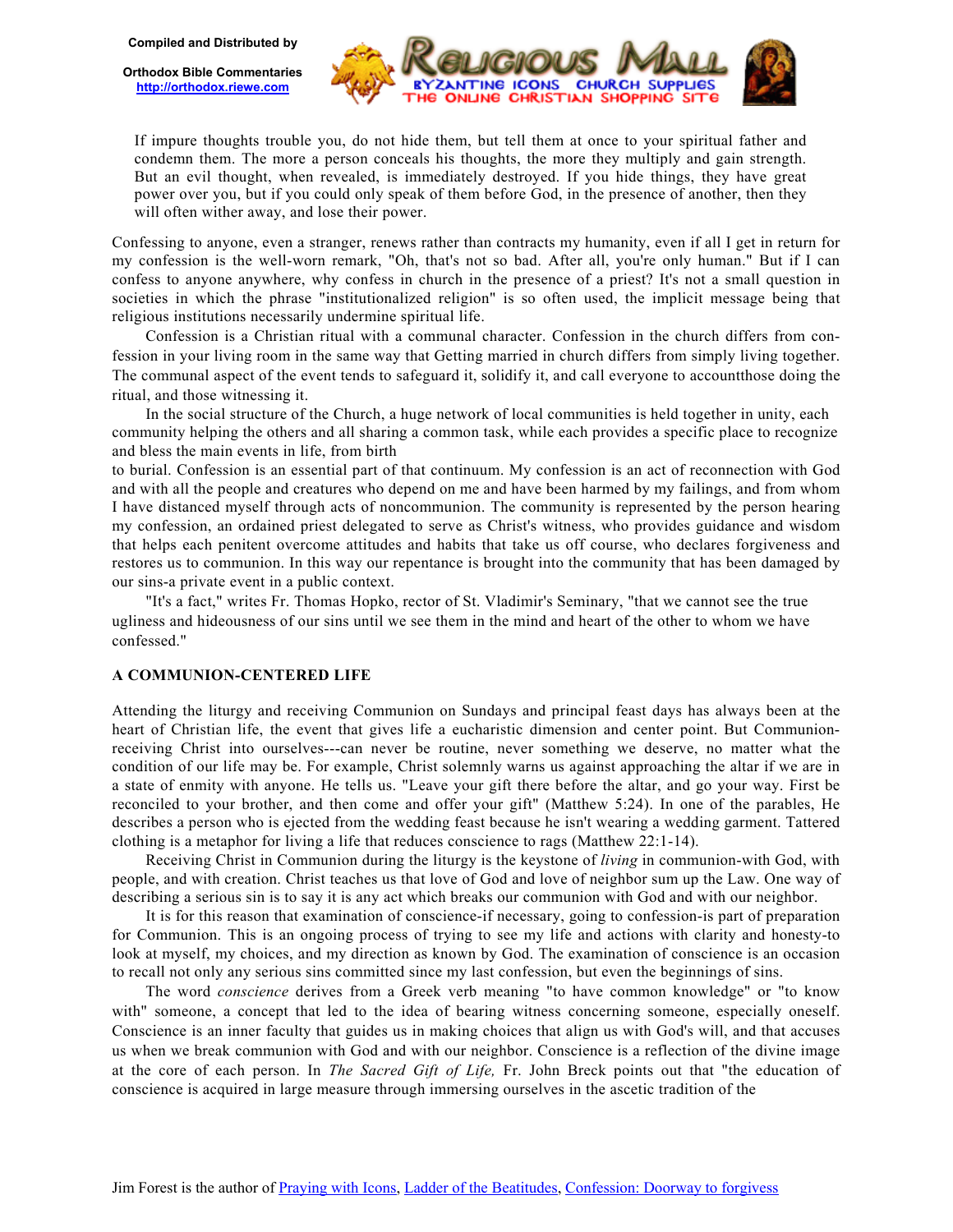

Church: its life of prayer, sacramental and liturgical celebration, and scripture study. The education of our conscience also depends upon our acquiring wisdom from those who are more advanced than we are in faith, love, and knowledge of God."

Conscience is God's whispering voice within us calling us to a way of life that reveals God's presence and urges us to refuse actions that destroy community and communion.

## **KEY ELEMENTS IN CONFESSION**

Fr. Alexander Schmemann provided this summary of the three key areas of confession:

*Relationship to God:* Questions on faith itself, possible doubts or deviations, inattention to prayer, neglect of liturgical life, fasting, etc.

*Relationship to one's neighbor:* Basic attitudes of selfishness and self-centeredness, indifference to others, lack of attention, interest, love. All acts of actual offense-envy, gossip, cruelty, etc.-must be mentioned and, if needed, their sinfulness shown to the penitent.

*Relationship to one's self.* Sins of the flesh with, as their counterpart, the Christian vision of purity and wholesomeness, respect for the body as an icon of Christ, etc. Abuse of one's life and resources; absence of any real effort to deepen life; abuse of alcohol or other drugs; cheap idea of "fun," a life centered on amusement, irresponsibility, neglect of family relations, etc.

## **TOOLS OF SELF-EXAMINATION**

In the struggle to examine conscience, we have tools that can assist us, resources that help both in the formation and the examination of conscience. Among these are the Ten Commandments, the Beatitudes, and various prayers, as well as lists of questions written by experienced confessors. In this small booklet, we will look at only one of these, the Beatitudes, which provide a brief summary of the Gospel. Each Beatitude reveals an aspect of being in union with God.

*Blessed are the poor in spirit, for theirs is the kingdom of heaven.* Poverty of spirit is my awareness that 1 need God's help and mercy more than anything else. It is knowing that I cannot save myself, that neither money nor power will spare me from suffering and death, and that no matter what I achieve and acquire in this life, it will be far less than I want if I let my acquisitive capacity get the upper hand. This is the blessing of knowing that even what I have is not mine. It is living free of the domination of fear. While the exterior forms of poverty vary from person to person and even from year to year in a particular life, depending on one's vocation and special circumstances, all who live this Beatitude are seeking with heart and soul to live God's will rather than their own. Christ's mother is the paradigm of poverty of spirit in her unconditional assent to the will of God: "Let it be to me according to your word" (Luke 1:38). Similarly, at the marriage feast at Cana, she says to those waiting on the tables: "Whatever He says to you, do it" (John 2:5). Whoever lives by these words is poor in spirit.

Questions to consider<sup>*:*</sup>: We are bombarded by advertisements, constantly reminded of the possibility of having things and of indulging all sorts of curiosities and temptations. The simple goal of poverty o1 spirit seems more remote than the moons of Neptune Am 1 regularly praying that God will give me poverty of spirit? When tempted to buy things I don't need, do I pray for strength to resist? Do I keep the Church fasts that would help strengthen my capacity to live this Beatitude? Do I really seek to know and embrace God's will in my life? Am I willing to be seen as odd or stupid by those whose lives are dominated by values that oppose the Beatitudes?

*Blessed are those who mourn, for they shall be comforted.* Mourning is cut from the same cloth as poverty of spirit. Without poverty of spirit, I am forever on guard to keep what I have for myself, and to keep me for myself, or for that small circle of people whom 1 regard as mine. A consequence of poverty of spirit is becoming vulnerable to the pain and losses of others. not only those whom I happen to know and care for. but also those who are strangers to me. "When we die," said Saint John Climacus, the seventh-century abbot of Saint Catherine's Monastery near Mount Sinai, "we will not be criticized for having failed to work miracles.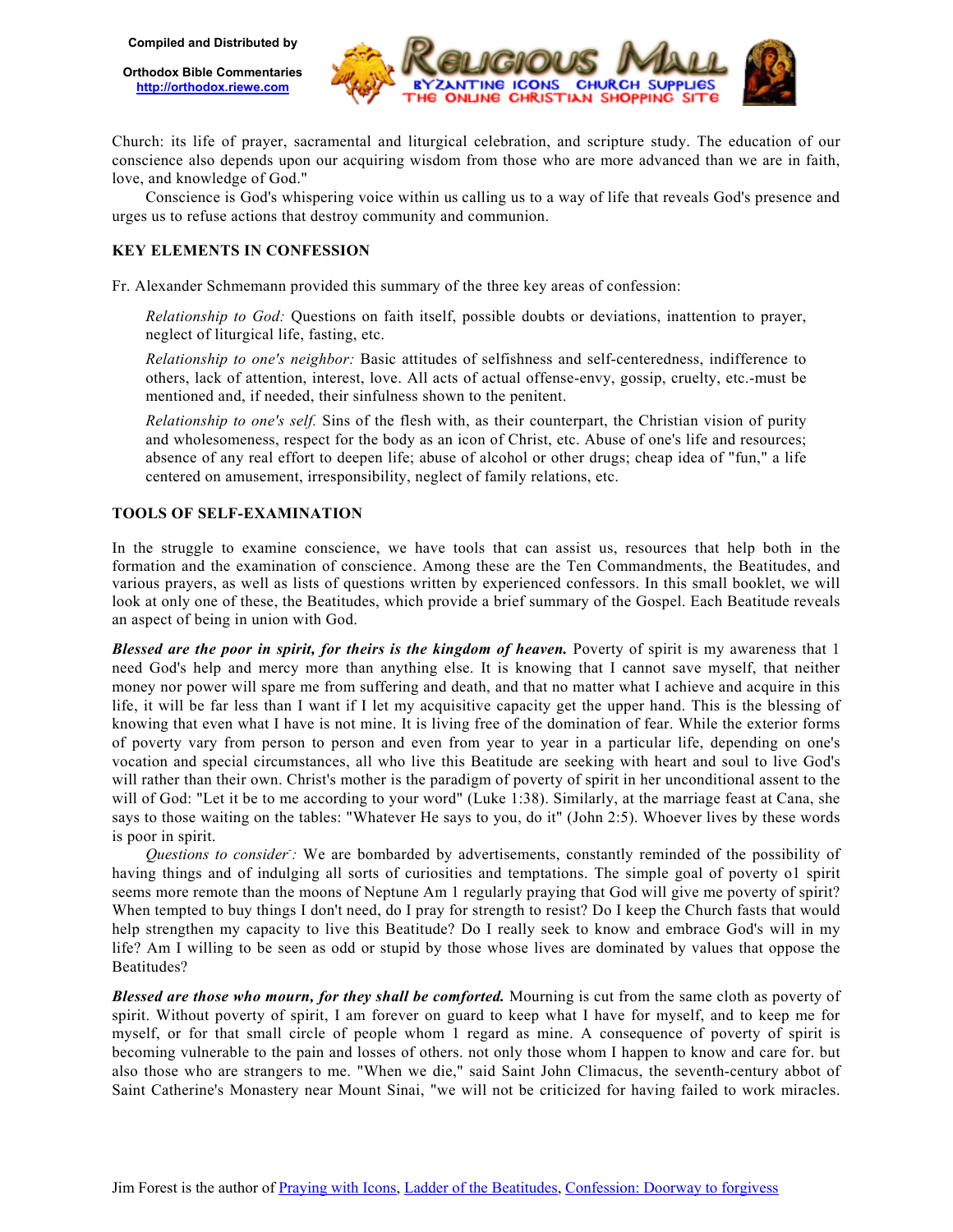

We will not be accused of having failed to be theologians or contemplatives. But we will certainly have to explain to God why we did not mourn unceasingly." 17

18

*Questions to consider:* Do I weep with those who weep? Have I mourned those in my own family who have died? Do I open my thoughts and feelings to the suffering and losses of others? Do I try to make space in my mind and heart for the calamities in the lives of others who may be far away and neither speak my language nor share my faith?

*Blessed are the meek, for they shall inherit the earth.* Meekness is often confused with weakness, yet a meek person is neither spineless nor cowardly. Understood biblically, meekness is making choices and exercising pow<sup>e</sup>r with a divine rather than social reference point. Meekness is the essential quality of the human being in relationship to God. Without meekness, we cannot align ourselves with God's will. In place of humility, we prefer pride-pride in who we are, pride in doing as we please, pride in what we've achieved, pride in the national or ethnic group to which we happen to belong. Meekness has nothing to do with blind obedience or social conformity. Meek Christians do not allow themselves to be dragged along by the tides of political power. Such rudderless persons have cut themselves off from their own conscience, God's voice in their hearts, and thrown away their God-given freedom. Meekness is an attribute of following Christ, no matter what risks are involved.

*Questions to consider:* When I read the Bible or writings of the saints, do I consider the implications for my own life? When I find what I read at odds with the way I live, do I allow the text to challenge me`? Do I pray for God's guidance? Do I seek help with urgent questions in confession? Do I tend to make choices and adopt ideas that will help me fit into the group [ want to be part of? Do I fear the criticism or ridicule of others for my efforts to live a Gospel-centered life? Do I listen to others? Do I tell the truth even in difficult circumstances?

*Blessed are those who hunger and thirst for righteousness, for they shall be filled.* In his teaching about the Last Judgment, Christ speaks of hunger and thirst: "I was hungry and you gave Me food; I was thirsty and you gave Me drink" (Matthew 25:35). Our salvation hinges on our caring for the least person as we would for Christ Himself. To hunger and thirst for something is not a mild desire, but a desperate craving. To hunger and thirst for righteousness means urgently to desire that which is honorable, right, and true. A righteous person is a right-living person, living a moral. blameless life, right with both God and neighbor. A righteous social order would be one in which no one is abandoned or thrown away, in which people live in peace with God, with each other, and with the world God has given us.

*Questions to consider:* Does it disturb me that I live in a world that in many ways is the opposite of the Kingdom of heaven? When I pray, "Your kingdom come, Your will be done on earth as it is in heaven," am I praying that my own life might better reflect God's priorities`? Who is "the least" in my day-to-day world? Do I try to see Christ's face in him or her?

*Blessed are the merciful, for they shall obtain mercy.* One of the perils of pursuing righteousness is that one can become self-righteous. Thus, the next rung of the ladder of the Beatitudes is the commandment of mercy. This is the quality of self-giving love, of gracious deeds done for those in need. Twice in the Gospels Christ makes His own the words of the Prophet Hosea: "I desire mercy and not sacrifice" (Hosea 6:6; Matthew 9:13; 12:7). We witness mercy in event after event in the New Testament account of Christ's lifeforgiving, healing, freeing, correcting, even repairing the wound of a man injured by Peter in his effort to protect Christ, and promising Paradise to the criminal being crucified next to Him.

Again and again Christ declares that those who seek God's mercy must pardon others. The principle is included in the only prayer Christ taught His disciples: "Forgive us our debts, as we forgive our debtors" (Matthew 6:12). He calls on His followers to love their enemies and to pray for them. The moral of the parable of the Good Samaritan is that a neighbor is a person who comes to the aid of a stranger in need (Luke 10:29- 37). While He denounces hypocrisy and warns the merciless that they are condemning themselves to hell, in no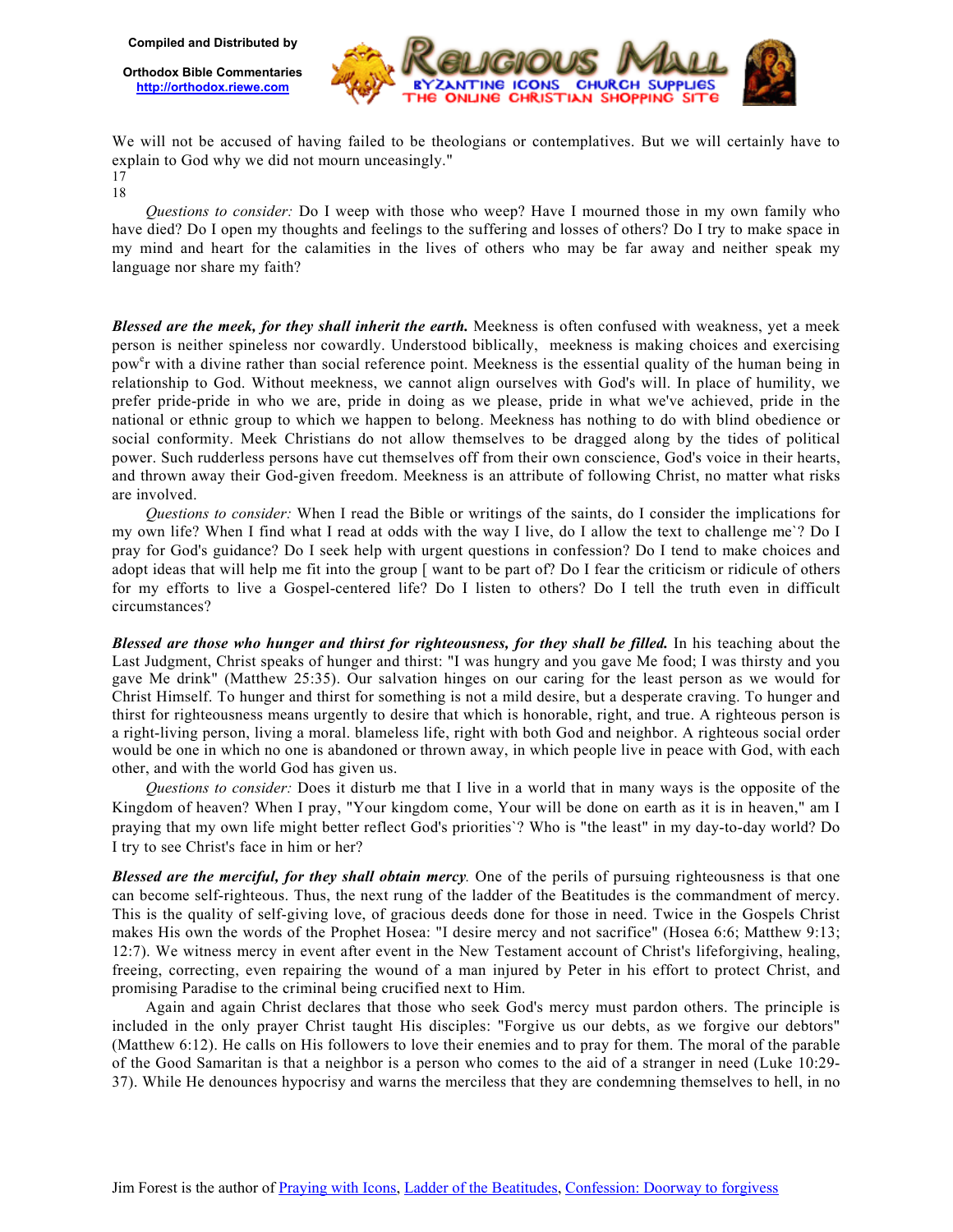#### **Compiled and Distributed by**

**Orthodox Bible Commentaries http://orthodox.riewe.com**



passage in the Gospel do we hear Christ advocating anyone's death. At the Last Judgment, Christ receives into the Kingdom of heaven those who "ere merciful. He is Mercy itself.

*Questions to consider:* When I see a stranger in need, how do I respond? Is Christ's mercy evident in my life? Am I willing to extend forgiveness to those who seek it? Am I generous in sharing my time and material possessions with those in need? Do I pray for my enemies? Do I try to assist them if they are in need? Have I been an enemy to anyone?

Mercy is more and more absent even in societies

with Christian roots. In the United States, the death penalty has been reinstated in the majority of states and has the fervent support of many Christians. Even in the many countries that have abolished executions. the death penalty is often imposed on unborn children-abortion is hardly regarded as a moral issue Concerning the sick, aged, and severely handicapped. "mercy killing" and "assisted suicide" are now phrase.<sup>2</sup>, much in use. To what extent have I been influenced by slogans and ideologies that promote death as a solution and disguise killing as mercy? What am I doing to make my society more welcoming, more caring, more lifeprotecting?

*Blessed are the pure in heart, for they shall see God* The brain has come up in the world, while the heart has been demoted. The heart used to be widely recognized as the locus of God's activity within us, the hub of human identity and conscience, linked with our capacity to love, the core not only of physical but also of spiritual life-the ground zero of the human soul. In our brain-centered society, we ought to be surprised that Christ didn't say, "Blessed are the brilliant in mind." Instead, He blessed purity of heart.

The Greek word for purity, *katharos,* means spotless, stainless; intact, unbroken, perfect; free from adulteration or anything that defiles or corrupts. What, then. ,is a pure heart? A heart free of possessiveness, a heart capable of mourning, a heart that thirsts for what is right, a merciful heart, a loving heart, a heart not ruled by passions, an undivided heart, a heart aware of the image of God in -others, a heart drawn to beauty, a heart conscious of God's presence in creation. A pure heart is a heart without contempt for others. "**A person is truly pure of heart when he** *considers* **all human beings as good and no created thing appears impure or defiled to him,**" wrote Saint Isaac of Syria.

Opposing purity of heart is lust of any kind-for wealth, for recognition, for power, for vengeance, for sexual exploits-whether indulged through action or imagination. Spiritual virtues that defend the heart are memory, awareness, watchfulness, wakefulness, attention, hope, faith, and love. A rule of prayer in daily life helps heal, guard, and unify the heart. "**Always keep your mind collected in your heart**," instructed the Great teacher of prayer, Saint Theophan the Recluse. The Jesus Prayer-the prayer of the heart-is part of a tradition of spiritual life that helps move the center of consciousness from the mind to the heart. Purification of the heart is the striving to place under the rule of the heart the mind, which represents the analytic and organizational aspect of consciousness. It is the moment-to-moment prayerful discipline of seeking to be so aware of God's presence that no space is left in the heart for hatred, greed, lust, or vengeance. Purification of the heart is the lifelong struggle of seeking a more God-centered life, a heart illuminated with the presence of the Holy Trinity.

*Questions to consider:* Do I take care not to read or look at things that stir up lust? Do I avoid using words that soil my mouth? Am I attentive to beauty in people, nature, and the arts? Am I sarcastic about others? Is a rhythm of prayer part of my daily life? Do I prepare carefully for Communion, never taking it for granted? Do I observe fasting days and seasons? Am I aware of and grateful for God's gifts?

*Blessed are the peacemakers, for they shall be called sons of God.* Christ is often called the Prince of Peace. His peace is not a passive condition-He blesses the *makers* of peace. The peacemaker is a person who helps heal damaged relationships. Throughout the Gospel, we see Christ bestowing peace. In His final discourse before His arrest, He says to the Apostles: "Peace I leave with you, My peace I give to you.... Let not your heart be troubled, neither let it be afraid" (John 14:27). After the Resurrection, He greets His followers with the words, "Peace be with you" (John 20:19). He instructs His followers that, on entering a house, their first action should be the blessing, "Peace to this house" (Luke 10:5).

Christ is at His most paradoxical when He says. "Do not think that I came to bring peace on earth. I did not come to bring peace but a sword" (Matthew 10:34: note that a similar passage, Luke 12:51, uses the word "division" rather than "sword"). Those who try to live Christ's peace may find themselves in trouble, as all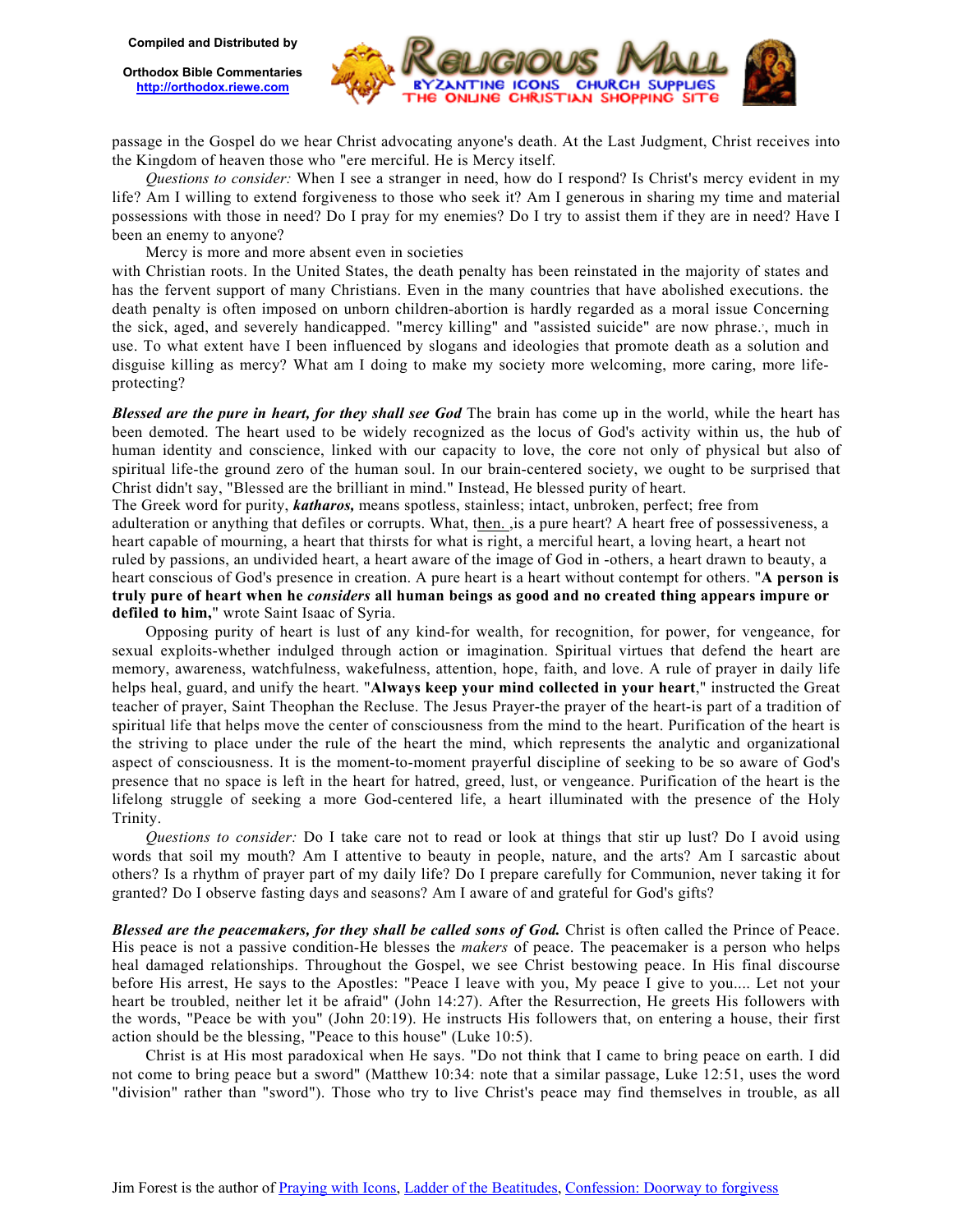

those who have died a martyr's death bear witness. Sadly, for most of us the peace we long for is not the Kingdom of God, but a slightly improved version o1 the world we already have. We would like to get rid of conflict without eliminating the spiritual and material factors that draw us into conflict. The peacemaker is a person aware that ends never stand apart from means: figs do not grow from thistles; neither is community brought into being by hatred and *violence.* A peacemaker is aware that all persons, even those who seem to be ruled by evil spirits, are made in the image of God and are capable of change and conversion.

*Questions to consider:* In my family, in my parish, and among my coworkers, am I guilty of sins which cause or deepen division and conflict? Do I ask forgiveness when I realize I am in the wrong? Or am I always justifying what I do, no matter what pain or harm it causes others? Do I regard it as a waste of time to communicate with opponents? Do I listen with care and respect to those who irritate me? Do I pray for the well-being and salvation of adversaries and enemies? Do 1 allow what others say or what the press reports to define my attitude toward those whom I have never met? Do I take positive steps to overcome division? Are there people I regard as not bearing God's image and therefore innately evil?

*Blessed are those who are persecuted for righteousness'sake, for theirs is the kingdom of heaven. Blessed are you when they revile and persecute you, and say all kinds of evil against you falsely for My sake. Rejoice and be exceedingly glad, for great is your reward in heaven, for so they persecuted the prophets who were before you.* The last rung is where the Beatitudes reach and pass beyond the Cross. "We must carry Christ's Cross as a crown of glory," wrote Saint John Chrysostom in the fourth century, "for it is by it that everything that is achieved among us is gained. ... Whenever you make the sign of the cross on your body, think of what the Cross means and put aside anger and every other passion. Take courage and be free in the soul."

In the ancient world, Christians were persecuted chiefly because they were regarded as undermining the social order, even though in most respects they were models of civil obedience and good conduct. But Christians abstained from the cult of the deified em peror, would not sacrifice to gods their neighbors venerated, and were notable for their objection to war or bloodshed in any form. It is easy to imagine that a community that lived by such values, however wellbehaved, would be regarded as a threat by the government. "Both the Emperor's commands and those of others in authority must be obeyed if they are not contrary to the God of heaven," said Saint Euphemia in the year 303, during the reign of Diocletian. "If they are, they must not only be disobeyed; they must be resisted." Following torture, Saint Euphemia was killed by a bear-the kind of death endured by thousands of Christians well into the fourth century, though the greatest number of Christian martyrs belongs to the twentieth century. In many countries religious persecution continues.

*Questions to consider:* Does fear play a bigger role in my life than love? Do I hide my faith or live it in a timid, half-hearted way? When I am ordered to do something that conflicts with Christ's teaching, whom do I obey? Am I aware of those who are suffering for righteousness' sake in my own country and elsewhere in the world? Am I praying for them? Am I doing anything to help them?

## **FINDING A CONFESSOR**

Just as not every doctor is a good physician, not every priest is a good confessor. Sometimes it happens that a priest, however good his qualities in other respects, is a person not well suited for witnessing confessions While abusive priests are the exception, their exist ence must be noted. God has given us freedom and provided each person with a conscience. It is not the role of a priest to take the place of conscience or to become anyone's drill sergeant. A good confessor will help us become better at hearing the voice of conscience and become more free in an increasingly Godcentered life.

Fortunately, good confessors are not hard to find. Usually your confessor is the priest who is closest, sees you most often, knows you and the circumstances of your life best: a priest of your parish. Do not be put off by your awareness of what you perceive as his relative youth, his personal shortcomings, or the probability that he possesses no rare spiritual gifts. Keep in mind that each priest goes to confession himself and may have more to confess than you do. You confess, not to him, but to Christ in his presence. He is the *witness* of your confession. You do not require and will never find a sinless person to be that witness. (The Orthodox Church tries to make this clear by having the penitent face, not the priest, but an icon of Christ.)